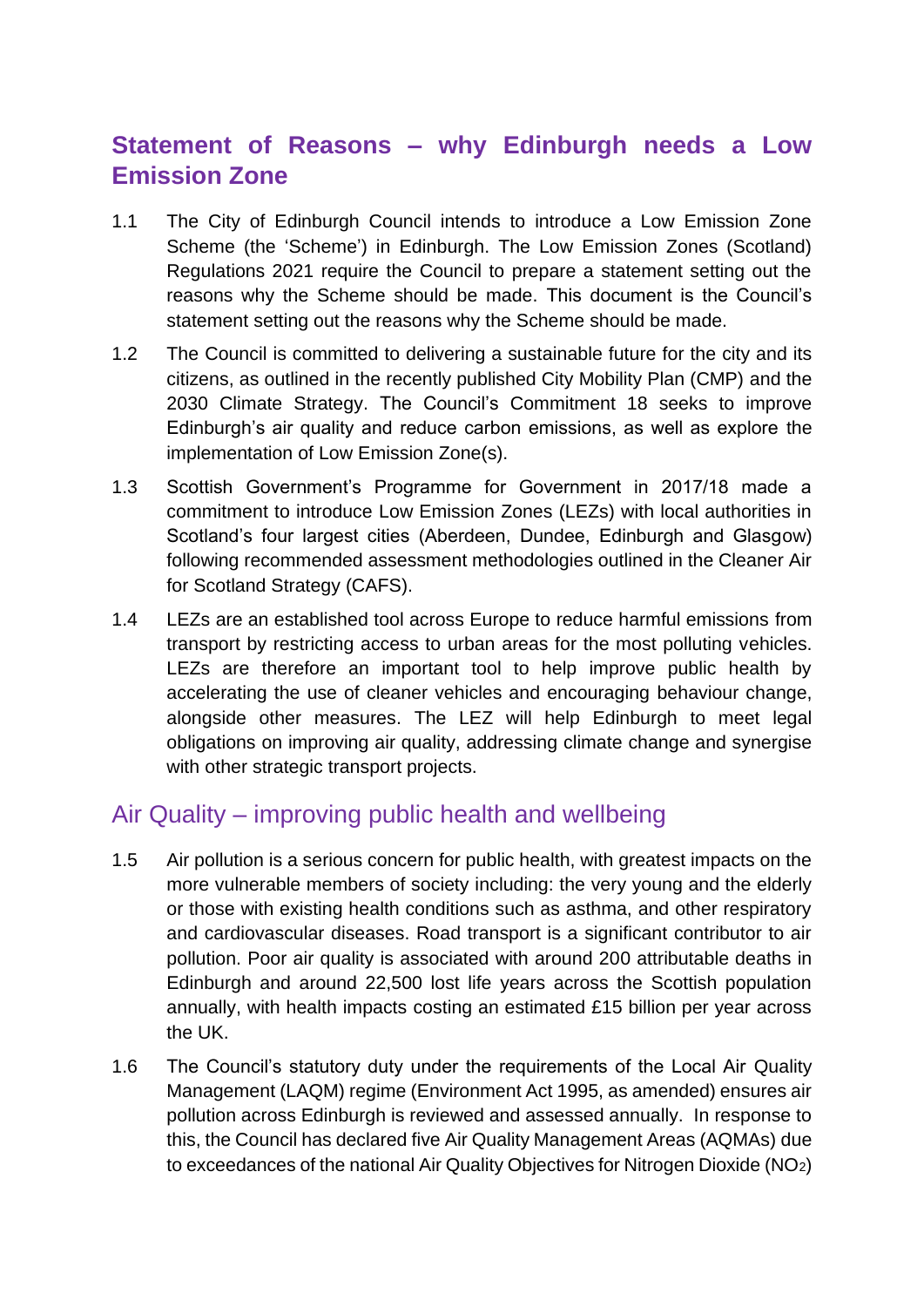and one AQMA for Particulate Matter (PM10). Road transport emissions are significant contributors to poor air quality, especially for the pollutant  $NO<sub>2</sub>$ .

1.7 The Council is also obliged to produce an Air Quality Action with the aim of reducing pollution. Despite improvements in air quality since the introduction of the Plan (updated in 2010), there remain locations where the Air Quality Objective for annual mean  $NO<sub>2</sub>$  are not being met, especially in the Central AQMA. While the number of exceedances of the objective has decreased, the proposed LEZ is to be introduced to accelerate the required compliance.

# Reducing Carbon Emissions – addressing the Climate **Emergency**

- 1.8 The Council declared a Climate Emergency in 2019 setting a vision for Edinburgh to be net carbon zero by 2030. Meeting this target and adapting to the impacts of climate change will require system-wide and transformational change across all sectors of the city.
- 1.9 The CMP and 2030 Climate Strategy implementation plans represent substantial programmes of work to deliver reductions in  $CO<sub>2</sub>$  emissions. Delivery of actions to manage traffic demand, decarbonise transport and accelerate a shift to the use of the most sustainable modes of travel (particularly walking, cycling and public transport) will require support from the Council's key partners, including citizens, businesses, communities, Transport Scotland, Scottish and UK Governments.
- 1.10 The LEZ will play an important role in accelerating behaviour change towards more sustainable forms of transport and cleaner vehicle technologies by restricting access to particular vehicles.

## Sustainable Transport – creating an accessible, efficient and active transport network

- 1.11 The Council is committed to transforming Edinburgh's transport systems into one that is truly sustainable, accessible and efficient. Edinburgh's 10-year transport strategy – the CMP - sets a programme for project delivery towards reaching the net zero target. A LEZ is a key deliverable of the CMP, alongside the Edinburgh City Centre Transformation project (ECCT) that will prioritise active travel and public transport as desirable and practical travels option across the City Centre.
- 1.12 Behaviour change towards sustainable travel and addressing the Climate Emergency, will be accelerated with financial incentives. The Scottish Government are providing grant funding to the most impacted individuals and businesses. National funding includes provision for public transport infrastructure for local authorities directly affected as well as neighbouring authorities. Funding is also provided for transport operators to retrofit their bus,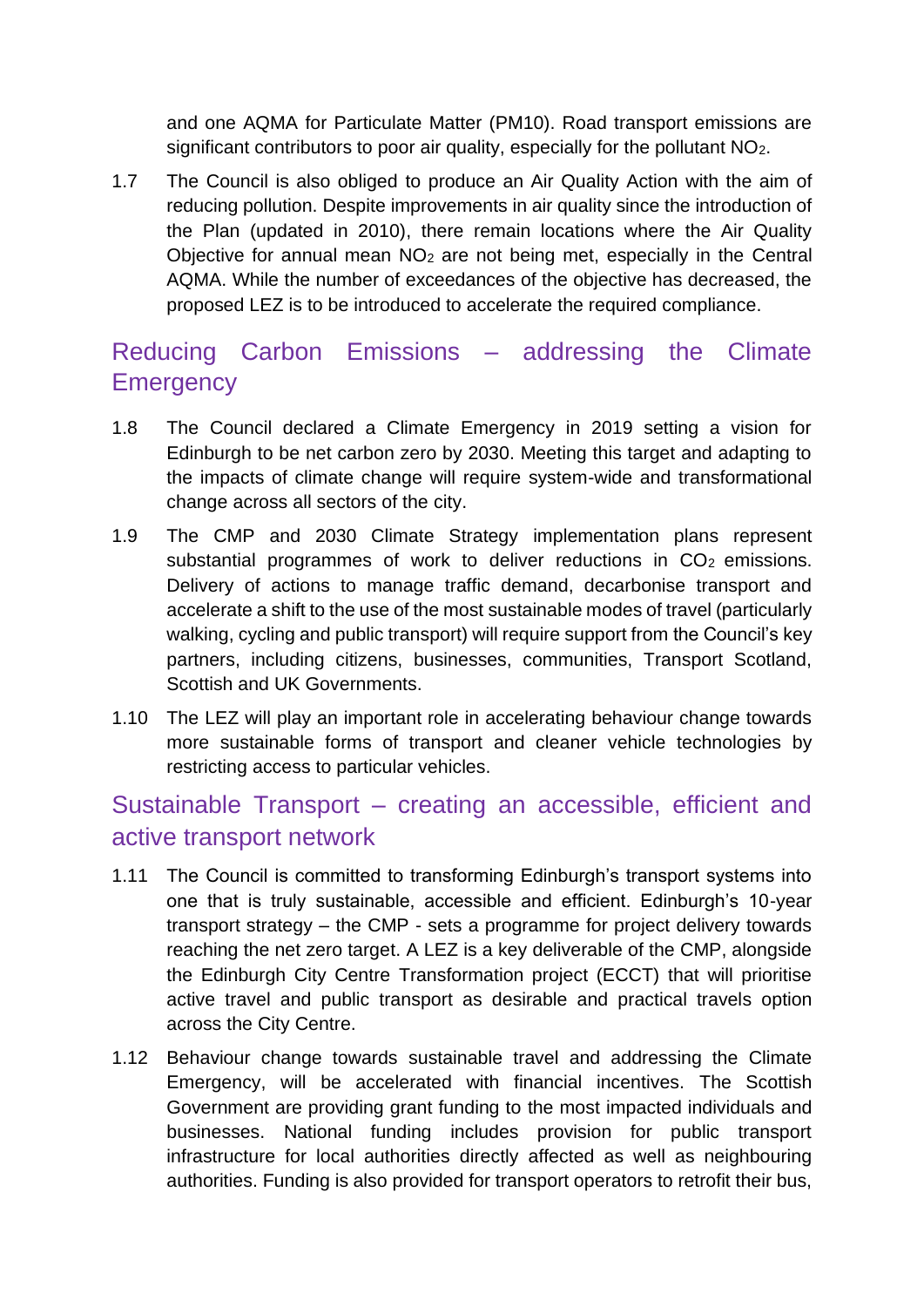coach and taxi fleets as well as for eligible low-income households and microbusinesses located within 20km of a proposed LEZ.

1.13 The Council's ambitions for a fully sustainable transport system is evidenced across its current programme of works, such as major capital investments in transport infrastructure (Trams to Newhaven, active travel etc.), expansion of parking enforcement and rollout of electric vehicle chargers, to name but a few. An LEZ, alongside a suite of other tools, will help improve health and wellbeing, placemaking and connectivity, improving the environment for those who live, work and visit Edinburgh.

### **Background**

- 1.14 Design of the final Scheme has been informed by a process of appraisal and analysis of various options and impact assessments. More details are set out below.
- 1.15 Consultation and engagement have been essential parts in developing the Scheme. Details are set out in the Council's Consultation Statement.

National Frameworks for Low Emission Zone development – an evidenceled approach

- 1.16 The Cleaner Air for Scotland Strategy (2015) introduced the National Low Emission Framework (NLEF), which is an evidence-based appraisal process to assist local authorities consider transport-related actions to improve local air quality, where transport is identified as the key contributor to air quality problems. The NLEF also provides the framework to ensure the Scottish Environmental Protection Agency (SEPA) supports local authorities throughout the assessment and decision-making process, by the development of the National Modelling Framework (NMF) local model. As a result, the Edinburgh model developed by SEPA represents a standardised approach to modelling for the appraisal process.
- 1.17 Data gathering and analysis has been extensive under these frameworks, while working in partnership with the Scottish Environmental Protection Agency (SEPA), Transport Scotland, the regional transport authority (SEStran), neighbouring local authorities and other key stakeholders. In addition, regular collaboration with the other three cities implementing LEZs, Aberdeen, Dundee and Glasgow, has helped to try and ensue a consistent approach to how LEZs operate in Scotland.
- 1.18 Key principles underpinning the LEZ appraisal process, in addition to consideration of the Scheme objectives, are detailed here:
	- 1.18.1 Improve air quality a strong and robust evidence-base via the NLEF, NMF in relation to statutory air quality objectives and air quality progress within AQMAs.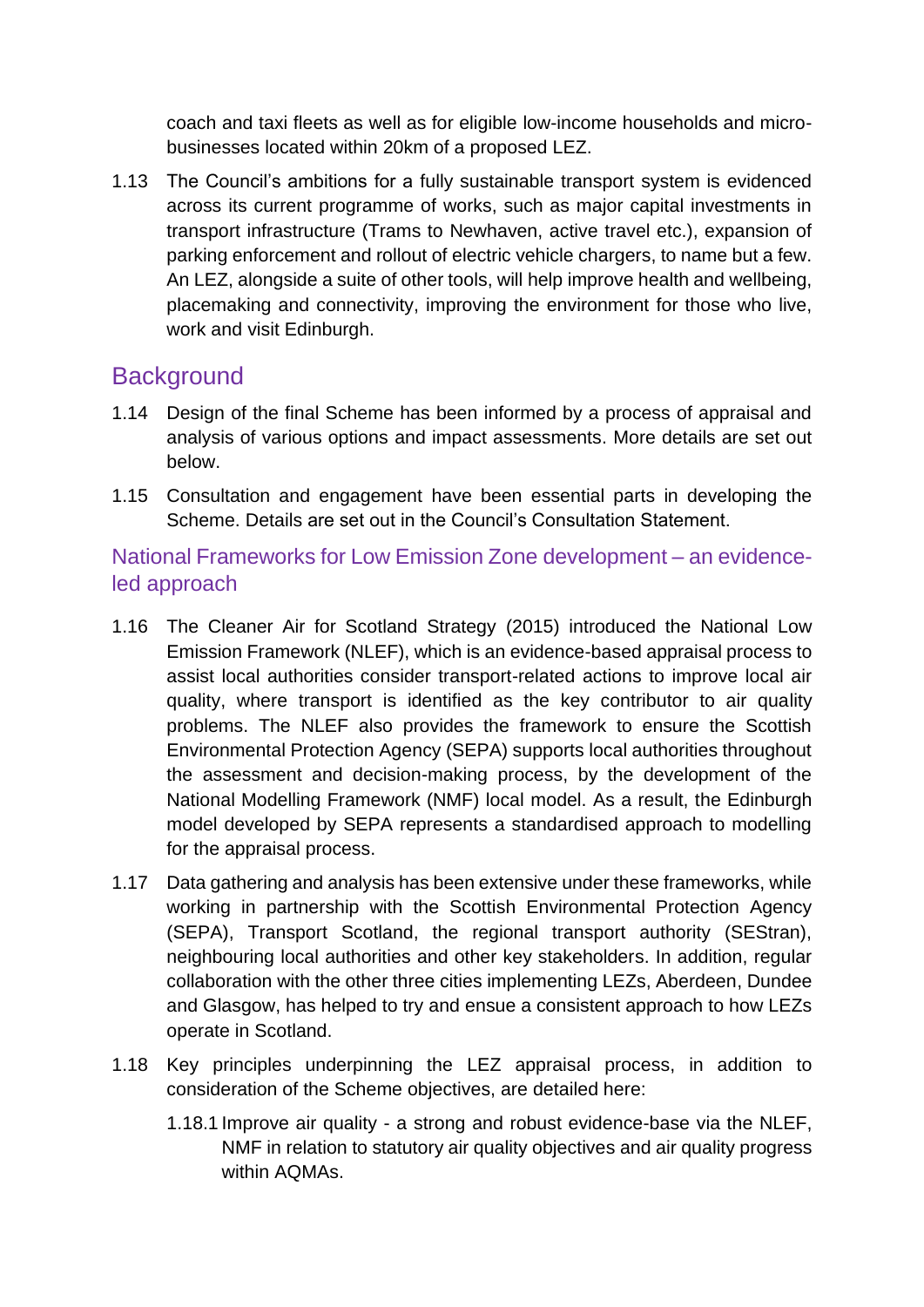- 1.18.2 Evidence-based, targeted approach as above and taking account of the COVID19 impact analysis.
- 1.18.3 Feasibility and deliverability ensuring Scheme is delivered according to key design principles (including providing a logical diversion route for non-compliant traffic) considering equalities impacts (including for the Covid-19 pandemic), financial costs and public understanding and engagement with the Scheme.
- 1.18.4 Strategic Placemaking & Sustainable Transport aligning with ECCT and other CMP projects to contribute to reductions in carbon emissions and improve health and wellbeing by supporting active travel and public transport infrastructure plans and strategies.
- 1.19 Three options were fully appraised for a LEZ scheme in Edinburgh, as detailed below;
	- 1.19.1 Option 1 City Centre LEZ based on the boundary as proposed for the consultation undertaken in 2019. All vehicle types.
	- 1.19.2 Option 2 City Centre LEZ a revised City Centre boundary with smaller geographical spread than Option 1. All vehicle types included.
	- 1.19.3 Option 3 City Centre and Extended Urban Area LEZs which included either one of the above City Centre LEZs plus the addition of a boundary covering HGVs, LGVs, Minibus, Buses & Coaches in a wider urban area, roughly within the City Bypass.
- 1.20 Conclusions from the appraisal work identified the City Centre area as having the greatest magnitude of traffic related pollution problems and breaches of statutory objectives. A City Centre LEZ would support action towards compliance with the air quality objectives and a strong evidence-base highlighted the Central Air Quality Management Area (AQMA) as the focus for targeted interventions.
- 1.21 The LEZ City Centre Option 1 was preferred for delivering air quality improvement since it includes a wider population and a larger portion of the City Centre, including greater coverage of the Central AQMA. This would also support positive behaviour change (modal shift from private car) and contribute towards the objective to reduce greenhouse gases emissions, tying in with the Council's wider strategies and policies.
- 1.22 Modelling of future scenarios predicted any air quality impacts, related to any traffic displacement would be short-lived. Nevertheless, the Council is developing a road Network Management Strategy to ensure that the traffic network functions effectively following the implementation of the LEZ to manage any displacement impacts.
- 1.23 Modelling of total CO<sup>2</sup> emissions was also undertaken. This indicated some limitations to  $CO<sub>2</sub>$  reduction, with fossil-fuelled vehicles prescribed by the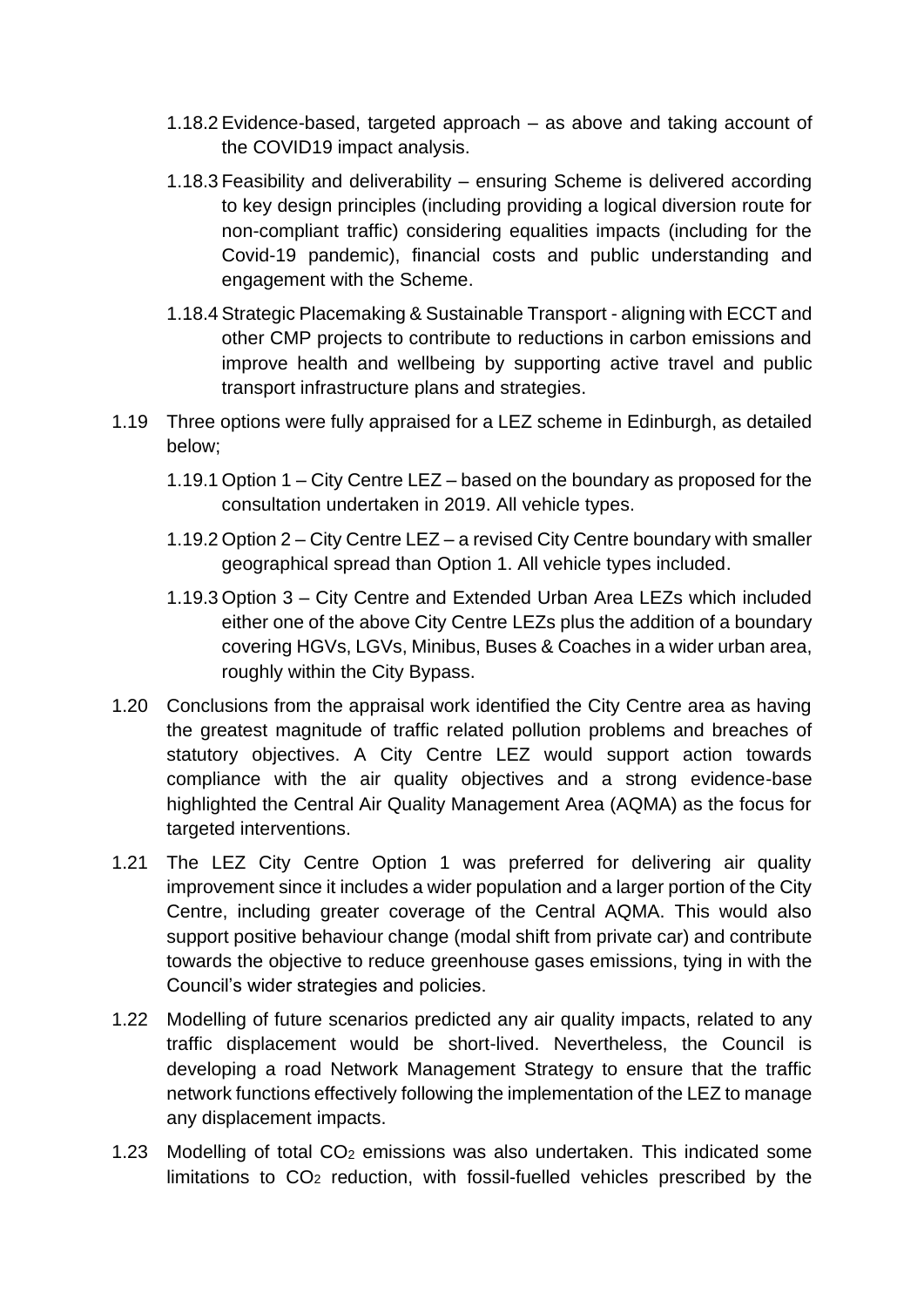legislation, however reductions were predicted when applying a scenario considering reductions in traffic. This ties in with the Schemes wider objectives of aligning with the Council's sustainable transport policies and national funding provisions.

- 1.24 The preferred option was subject to public consultation and stakeholder engagement in summer 2021.
- 1.25 Based on the modelling work and the consultation process, to help achieve compliance with NO<sup>2</sup> and continue general compliance with Particulate Matter (PM)<sup>10</sup> and PM2.5 Air Quality Objectives, the LEZ is to apply to all vehicle types, apart from motorcycles and mopeds and those subject to a national exemption outlined in the Low Emission Zones (Emission Standards, Exemptions and Enforcement) (Scotland) Regulations 2021.
- 1.26 Local exemptions are to be limited to ensure the objectives of the Scheme are met.

#### Impact Assessments

- 1.27 To understand the impacts of the Scheme on individuals and groups, an Integrated Impact Assessment was completed. Its findings highlight the need to ensure support for groups that are most affected, and that time is given (grace period) to ensure stakeholders are well informed and have time to prepare, prior to the enforcement of the LEZ.
- 1.28 The decision to apply 2-year grace periods is driven by feedback obtained through consultation and stakeholder engagement as to how quickly those affected by the introduction of the LEZ in being able to become fully compliant. In addition, the unprecedented impact of the COVID-19 pandemic on society, including the wider environment and economy, needs to be considered. Potential implications for city centre businesses and bus operators suggests that a grace period greater than the required 1 year minimum is appropriate. The 2-year grace periods would be applicable to all vehicle types from the same date to ensure consistency and ease of enforcement and wider communications. No additional grace period for residents of the zone is proposed.
- 1.29 A Strategic Environmental Assessment screening process highlighted the need for the LEZ to be assessed as a part of the wider Edinburgh City Centre Transformation programme and City Mobility Plan work. The SEA work concluded that the cumulative impacts of introducing the LEZ along with other policies and strategies, such as the City Mobility Plan and Edinburgh City Centre Transformation, would generally be positive. An area of concern highlighted in the SEA was the potential for negative impacts on air quality as a result of traffic displacement
- 1.30 In Scotland, during the main Covid-19 pandemic lockdown period in 2020, air pollution (NO2) levels declined. Transport Scotland commissioned a study to